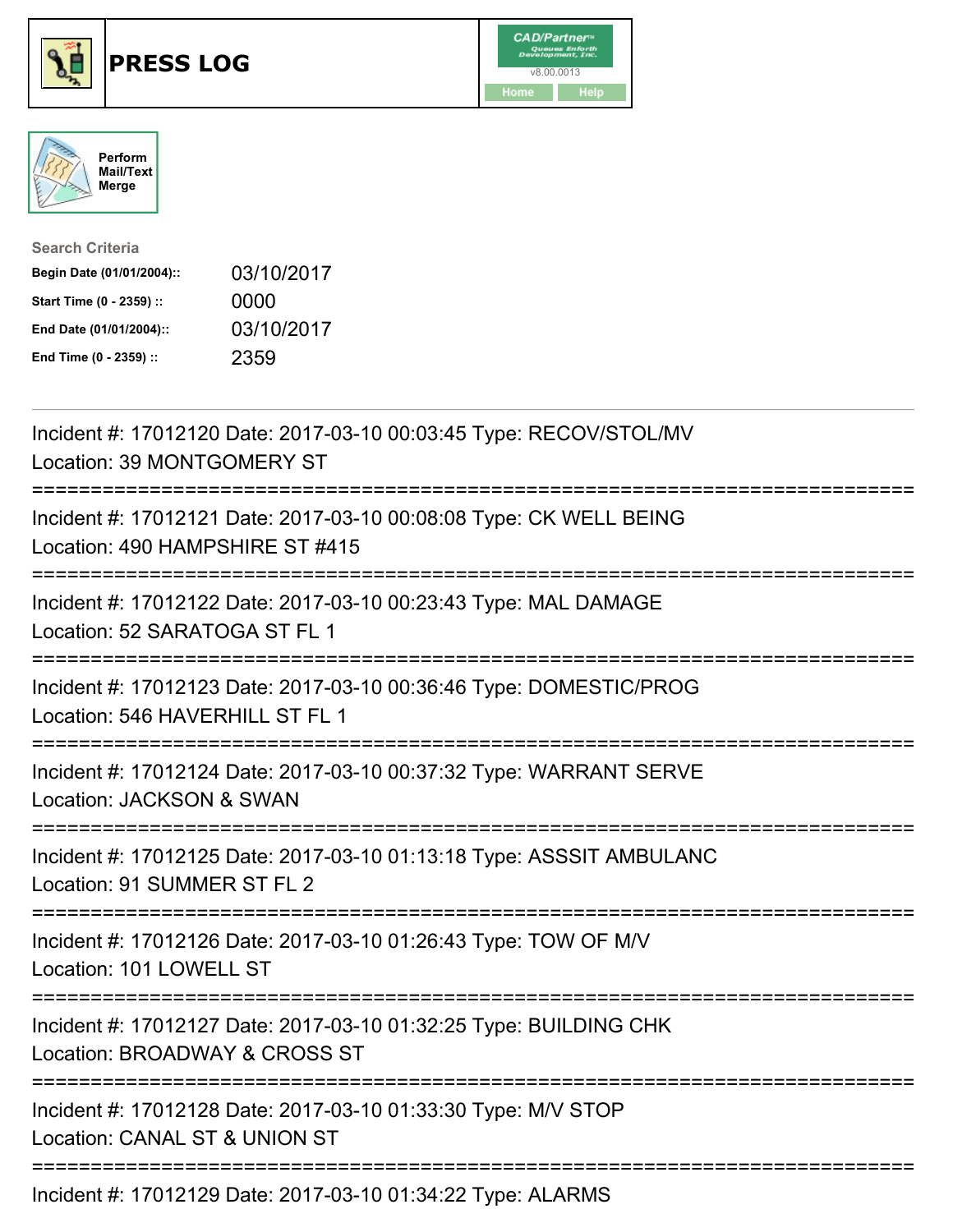Location: 77 WINTHROP AV

| Incident #: 17012130 Date: 2017-03-10 01:37:55 Type: NOISE ORD<br>Location: BROADWAY LIQUORS / 434 BROADWAY    |
|----------------------------------------------------------------------------------------------------------------|
| Incident #: 17012131 Date: 2017-03-10 01:52:21 Type: DISTURBANCE<br>Location: 70 BOWDOIN ST FL 3               |
| Incident #: 17012132 Date: 2017-03-10 01:56:25 Type: TOW/REPOSSED<br>Location: 18 MARKET ST                    |
| Incident #: 17012133 Date: 2017-03-10 01:57:01 Type: SUS PERS/MV<br>Location: 10 BENNINGTON ST                 |
| Incident #: 17012134 Date: 2017-03-10 02:00:14 Type: TOW/REPOSSED<br>Location: 16 CAMDEN ST                    |
| Incident #: 17012135 Date: 2017-03-10 02:17:02 Type: M/V STOP<br>Location: HAVERHILL ST & WEST ST              |
| Incident #: 17012136 Date: 2017-03-10 02:28:36 Type: BUILDING CHK<br>Location: BOAT RAMP / ROWE ST             |
| Incident #: 17012137 Date: 2017-03-10 02:32:24 Type: DISTURBANCE<br>Location: 2 MUSEUM SQ                      |
| Incident #: 17012138 Date: 2017-03-10 02:46:41 Type: M/V STOP<br>Location: GARDEN ST & UNION ST                |
| Incident #: 17012139 Date: 2017-03-10 02:56:55 Type: M/V STOP<br>Location: ANDOVER ST & S UNION ST             |
| Incident #: 17012140 Date: 2017-03-10 03:00:36 Type: M/V STOP<br><b>Location: STEVENS CT</b>                   |
| Incident #: 17012141 Date: 2017-03-10 03:00:48 Type: BUILDING CHK<br>Location: SAM'S FOOD STORE / 389 BROADWAY |
| Incident #: 17012142 Date: 2017-03-10 03:02:13 Type: BUILDING CHK<br>Location: SEVEN ELEVEN / 370 BROADWAY     |
| -------------------------------------<br>Incident #: 17012143 Date: 2017-03-10 03:36:50 Type: HIT & RUN M/V    |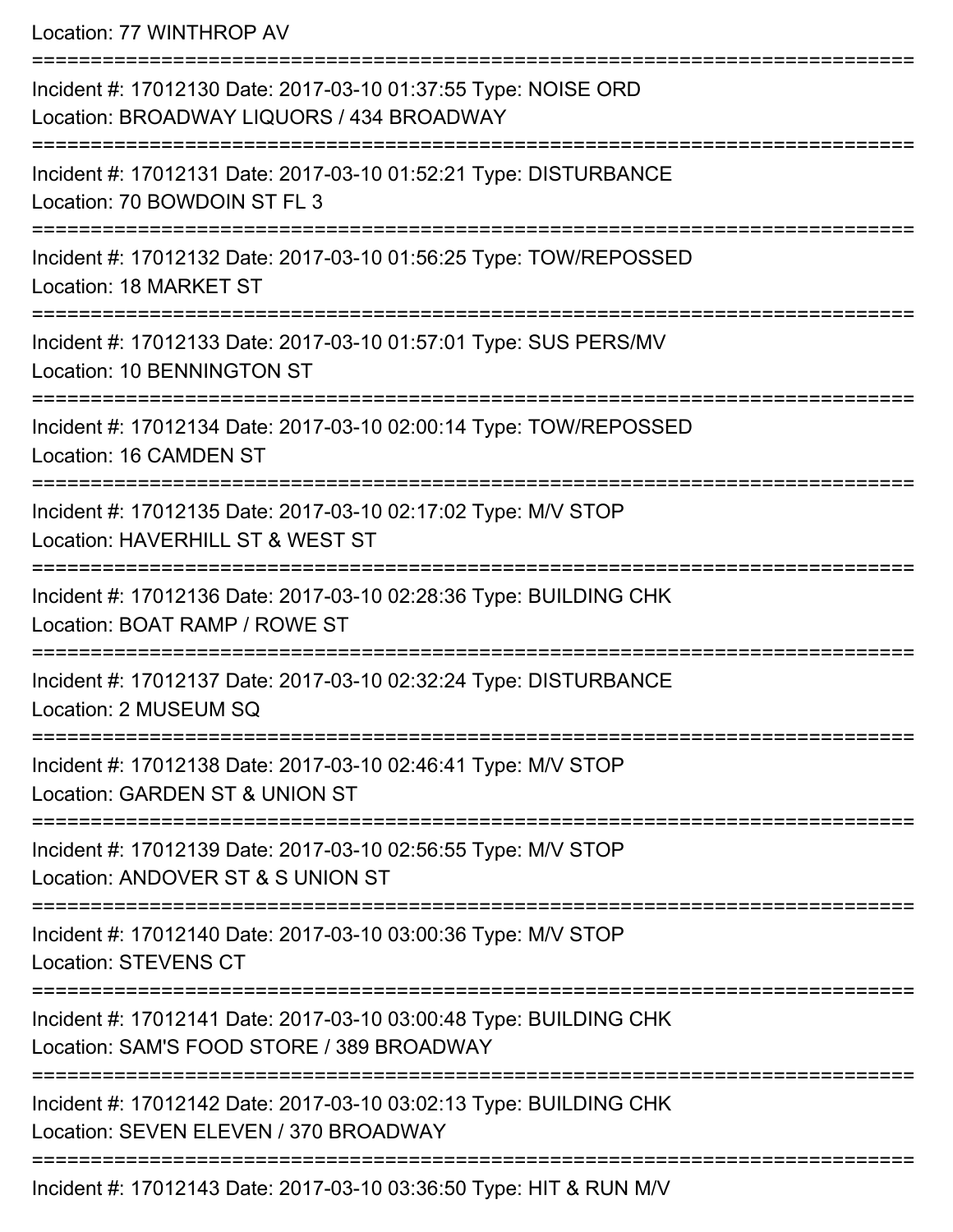| Incident #: 17012144 Date: 2017-03-10 03:48:58 Type: M/V STOP<br>Location: DURSO AV & WINTHROP AV                      |
|------------------------------------------------------------------------------------------------------------------------|
| Incident #: 17012145 Date: 2017-03-10 03:50:00 Type: M/V STOP<br>Location: OSGOOD ST & SALEM ST                        |
| Incident #: 17012146 Date: 2017-03-10 03:56:42 Type: BUILDING CHK<br>Location: COMMONWEALTH MOTORS / 1 COMMONWEALTH DR |
| Incident #: 17012147 Date: 2017-03-10 03:59:59 Type: M/V STOP<br>Location: GENERAL ST & PROSPECT ST                    |
| Incident #: 17012148 Date: 2017-03-10 04:01:22 Type: ALARMS<br>Location: 190 S UNION ST                                |
| Incident #: 17012149 Date: 2017-03-10 06:08:27 Type: ALARMS<br>Location: 77 WINTHROP AV                                |
| Incident #: 17012150 Date: 2017-03-10 06:36:53 Type: M/V STOP<br>Location: ANDOVER ST & BEACON ST                      |
| Incident #: 17012151 Date: 2017-03-10 07:00:21 Type: PARK & WALK<br>Location: BROADWAY & HAVERHILL ST                  |
| Incident #: 17012152 Date: 2017-03-10 07:00:58 Type: M/V STOP<br>Location: HAMPSHIRE ST & HAVERHILL ST                 |
| Incident #: 17012153 Date: 2017-03-10 07:19:29 Type: M/V STOP<br>Location: APPLETON ST & METHUEN ST                    |
| Incident #: 17012154 Date: 2017-03-10 07:40:11 Type: B&E/PAST<br>Location: POLLO CENTRO / 105 BROADWAY                 |
| Incident #: 17012155 Date: 2017-03-10 08:22:02 Type: M/V STOP<br>Location: JACKSON ST & METHUEN ST                     |
| Incident #: 17012156 Date: 2017-03-10 08:31:58 Type: MAL DAMAGE<br>Location: 55 MARSTON ST                             |
| Incident #: 17012157 Date: 2017-03-10 08:41:22 Type: HARASSMENT                                                        |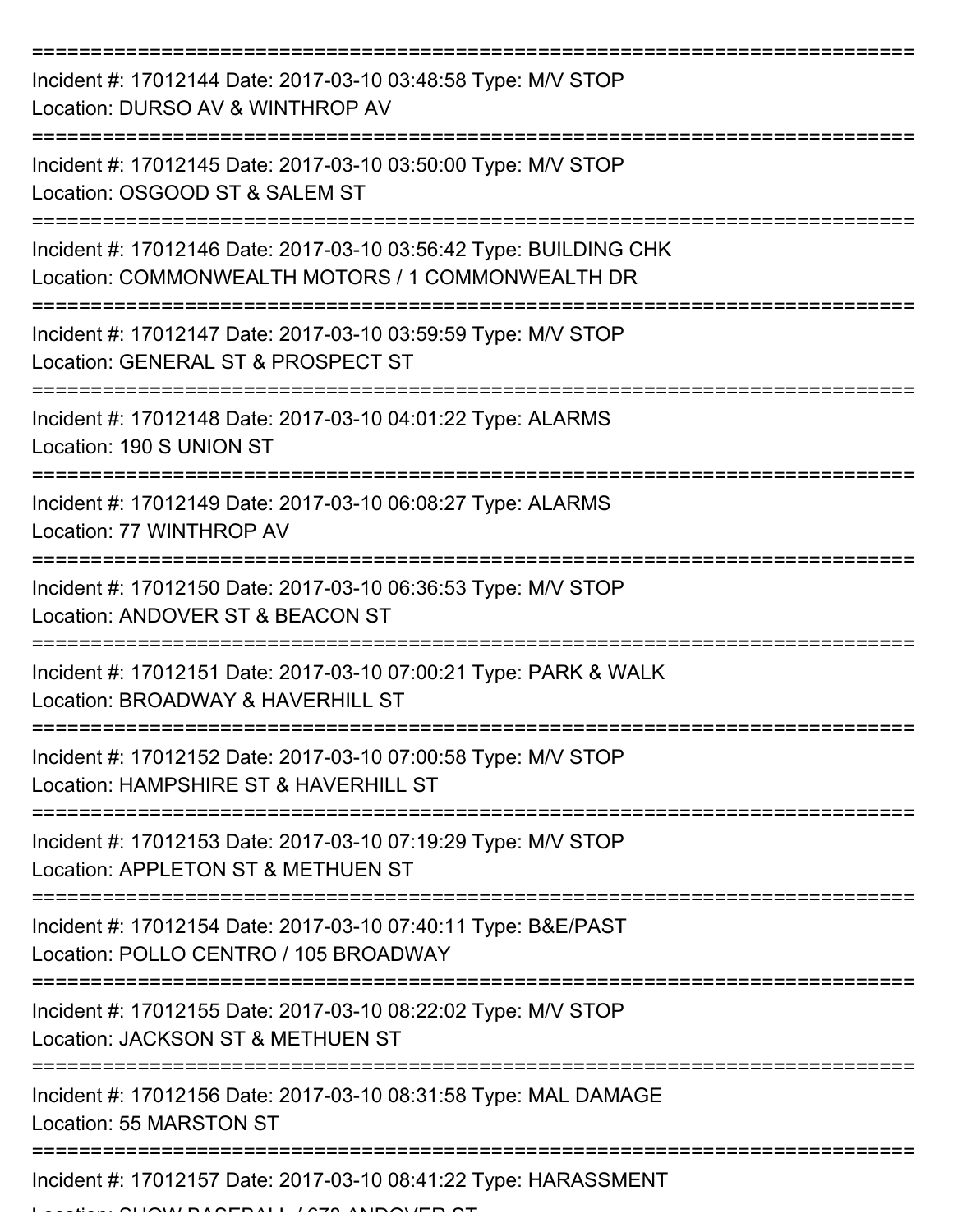| Incident #: 17012158 Date: 2017-03-10 09:19:13 Type: LARCENY/PAST<br>Location: YMCA / 40 LAWRENCE ST                   |
|------------------------------------------------------------------------------------------------------------------------|
| Incident #: 17012159 Date: 2017-03-10 09:22:30 Type: LIC PLATE STO<br>Location: 266 E HAVERHILL ST                     |
| Incident #: 17012160 Date: 2017-03-10 09:30:04 Type: TOW OF M/V<br>Location: APPLETON ST & METHUEN ST                  |
| Incident #: 17012161 Date: 2017-03-10 09:45:24 Type: TOW OF M/V<br>Location: APPLETON ST & ESSEX ST                    |
| Incident #: 17012162 Date: 2017-03-10 09:46:13 Type: M/V STOP<br>Location: CUTLER ST & DURSO AV<br>===============     |
| Incident #: 17012163 Date: 2017-03-10 09:47:49 Type: M/V STOP<br>Location: FRANKLIN ST & HAVERHILL ST                  |
| Incident #: 17012164 Date: 2017-03-10 10:04:56 Type: TOW OF M/V<br>Location: 27 DURHAM ST                              |
| ===========<br>Incident #: 17012165 Date: 2017-03-10 10:12:51 Type: M/V STOP<br>Location: E HAVERHILL ST & WOODLAND ST |
| Incident #: 17012166 Date: 2017-03-10 10:14:18 Type: M/V STOP<br>Location: LOWELL ST & OXFORD ST                       |
| Incident #: 17012167 Date: 2017-03-10 10:19:02 Type: TOW OF M/V<br>Location: 20 CHESTER ST                             |
| Incident #: 17012168 Date: 2017-03-10 10:19:04 Type: ABAND MV<br>Location: AMES ST & ESSEX ST                          |
| Incident #: 17012169 Date: 2017-03-10 10:24:30 Type: KEEP PEACE<br>Location: 117 THOREAU WAY                           |
| Incident #: 17012170 Date: 2017-03-10 10:26:32 Type: DRUG VIO<br>Location: 328 LOWELL ST                               |
| Incident #: 17012171 Date: 2017-03-10 10:34:19 Type: M/V STOP                                                          |

Location: 26 MILTON ST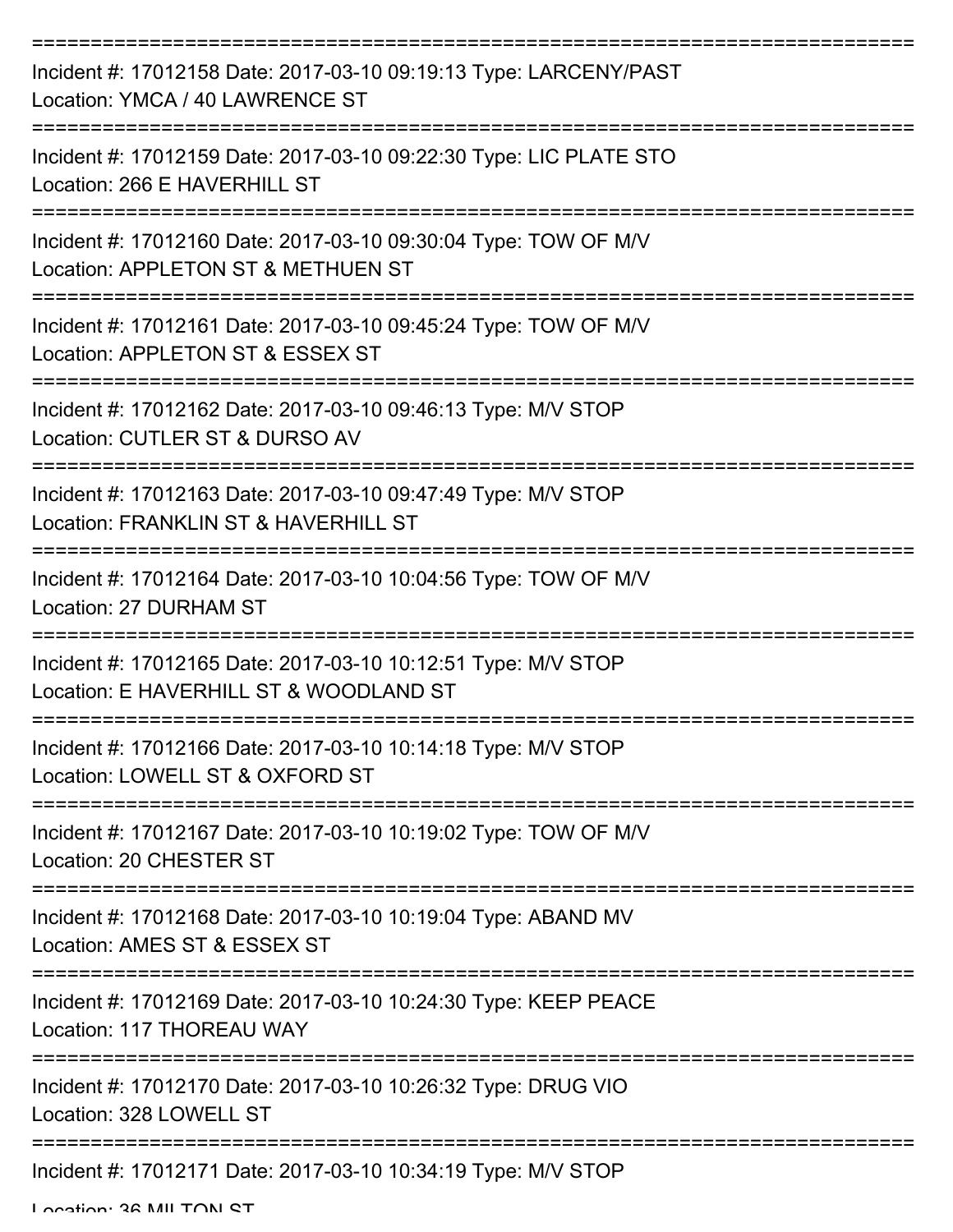| Incident #: 17012172 Date: 2017-03-10 10:36:23 Type: M/V STOP<br>Location: BRADFORD ST & BROADWAY                           |
|-----------------------------------------------------------------------------------------------------------------------------|
| Incident #: 17012174 Date: 2017-03-10 10:49:23 Type: THREATS<br>Location: 55 GILBERT ST                                     |
| Incident #: 17012173 Date: 2017-03-10 10:49:57 Type: DISTURBANCE<br>Location: 4 SUMMIT AV                                   |
| Incident #: 17012175 Date: 2017-03-10 11:01:48 Type: DRUG VIO<br>Location: BROMFIELD ST & WALNUT ST                         |
| Incident #: 17012176 Date: 2017-03-10 11:17:50 Type: DRUG VIO<br>Location: ROYAL ST & SMITH ST                              |
| Incident #: 17012177 Date: 2017-03-10 11:27:45 Type: DOMESTIC/PAST<br>Location: REGISTRY OF MOTOR VEHICLES / 73 WINTHROP AV |
| Incident #: 17012178 Date: 2017-03-10 11:34:12 Type: 209A/SERVE<br>Location: 90 LOWELL ST                                   |
| Incident #: 17012179 Date: 2017-03-10 11:35:10 Type: 209A/SERVE<br>Location: 90 LOWELL ST                                   |
| Incident #: 17012180 Date: 2017-03-10 11:35:56 Type: 209A/SERVE<br>Location: 90 LOWELL ST                                   |
| -----------------<br>Incident #: 17012181 Date: 2017-03-10 11:36:33 Type: A&B PAST<br>Location: 19 BROOK ST                 |
| Incident #: 17012182 Date: 2017-03-10 11:43:58 Type: M/V STOP<br>Location: ALDER ST & EXCHANGE ST                           |
| Incident #: 17012184 Date: 2017-03-10 11:46:25 Type: AUTO ACC/NO PI<br>Location: 381 HAMPSHIRE ST                           |
| Incident #: 17012183 Date: 2017-03-10 11:51:09 Type: 209A/SERVE<br>Location: 46 TEWKSBURY ST                                |
| Incident #: 17012185 Date: 2017-03-10 11:51:53 Type: 209A/SERVE<br>Location: 11 COLBY ST                                    |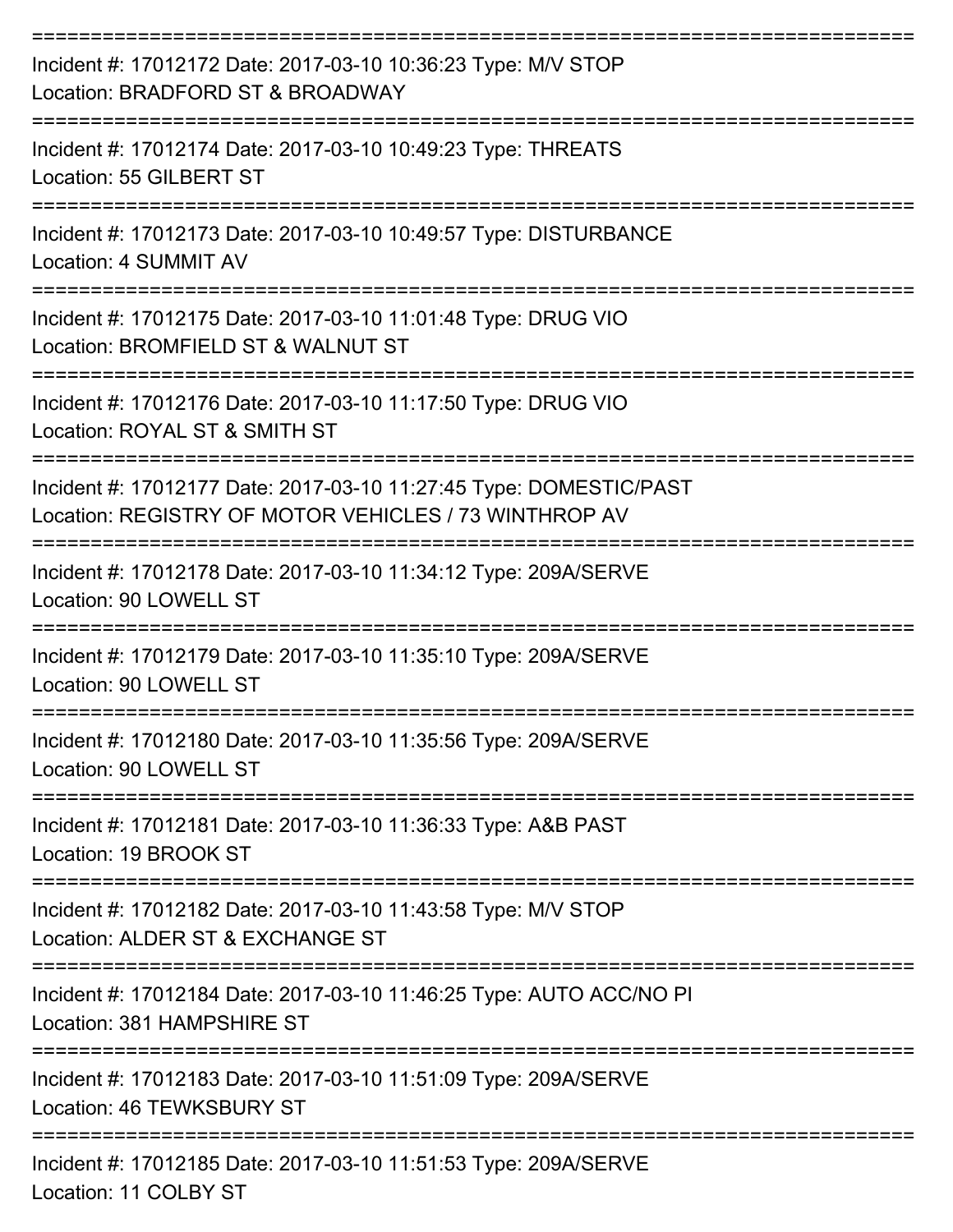| Incident #: 17012187 Date: 2017-03-10 12:01:49 Type: CK WELL BEING<br>Location: 34 DRACUT ST FL 3                   |
|---------------------------------------------------------------------------------------------------------------------|
| Incident #: 17012186 Date: 2017-03-10 12:02:12 Type: THREATS<br>Location: 11 BROADWAY                               |
| Incident #: 17012188 Date: 2017-03-10 12:04:41 Type: AUTO ACC/UNK PI<br>Location: LOWELL ST & MARGIN ST             |
| Incident #: 17012189 Date: 2017-03-10 12:07:24 Type: DRUG VIO<br>Location: E LAUREL ST & N PARISH RD                |
| Incident #: 17012190 Date: 2017-03-10 12:08:34 Type: 209A/SERVE<br>Location: 116 BUNKERHILL ST                      |
| Incident #: 17012191 Date: 2017-03-10 12:20:32 Type: 209A/SERVE<br>Location: 106 WATER ST                           |
| Incident #: 17012192 Date: 2017-03-10 12:23:31 Type: 209A/SERVE<br>Location: 158 WATER ST                           |
| Incident #: 17012193 Date: 2017-03-10 12:27:16 Type: SUS PERS/MV<br>Location: 56 BROOKFIELD ST                      |
| Incident #: 17012194 Date: 2017-03-10 12:30:53 Type: LARCENY/PAST<br>Location: 86 S BROADWAY                        |
| Incident #: 17012195 Date: 2017-03-10 12:35:06 Type: 209A/SERVE<br>Location: 231 WATER ST #17                       |
| Incident #: 17012196 Date: 2017-03-10 12:38:04 Type: LOST PROPERTY<br>Location: 556 HAVERHILL ST                    |
| Incident #: 17012197 Date: 2017-03-10 12:46:02 Type: AUTO ACC/PI<br>Location: PENTUCKETT MEDICAL / 500 MERRIMACK ST |
| Incident #: 17012198 Date: 2017-03-10 12:59:49 Type: RECOV/STOL/MV<br>Location: CARVER ST & MERRIMACK ST            |
| Incident #: 17012199 Date: 2017-03-10 13:12:29 Type: MEDIC SUPPORT<br>Location: 1 GENERAL ST                        |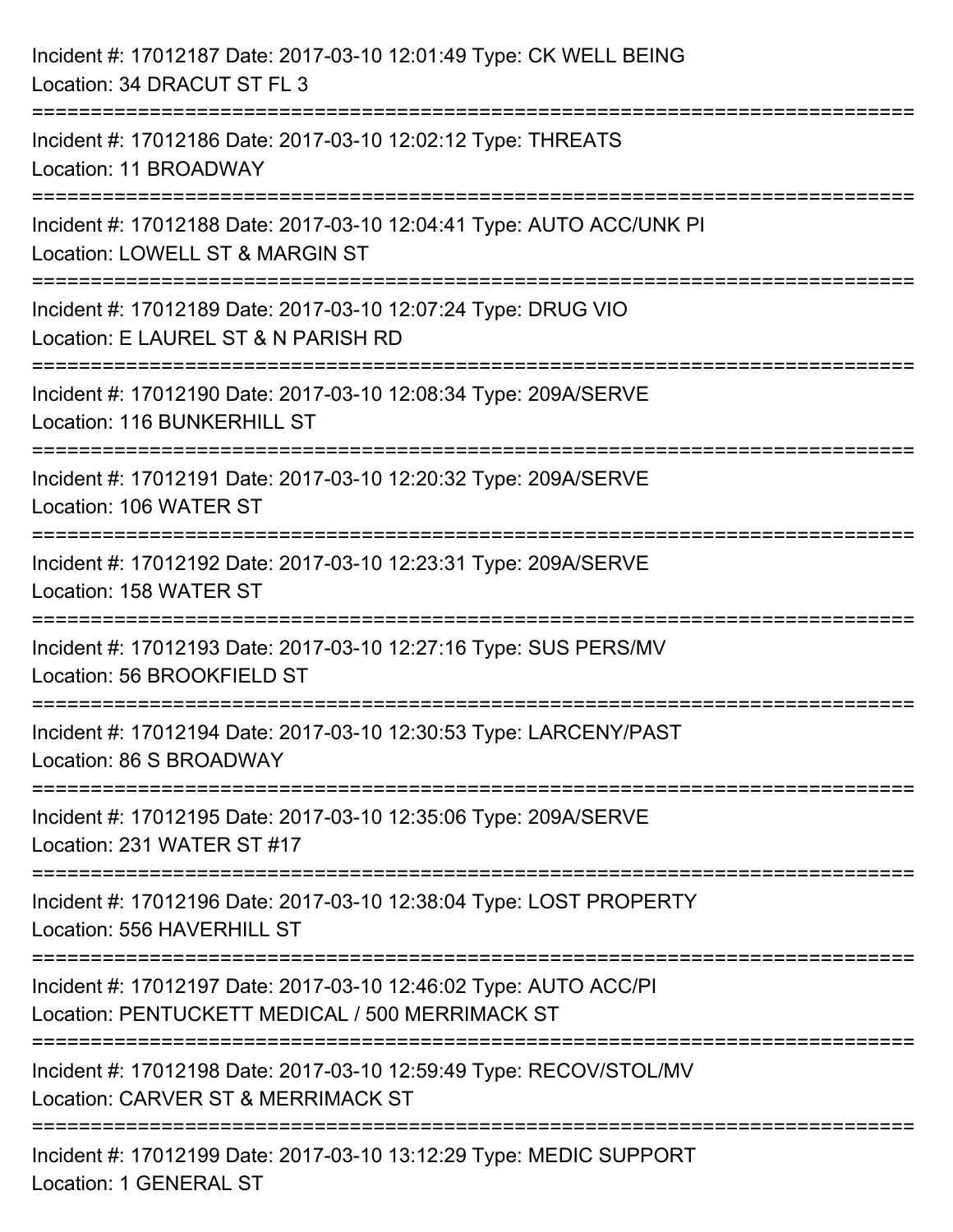| Incident #: 17012200 Date: 2017-03-10 13:17:21 Type: GENERAL SERV<br>Location: 90 LOWELL ST                                      |
|----------------------------------------------------------------------------------------------------------------------------------|
| Incident #: 17012201 Date: 2017-03-10 13:23:34 Type: 209A/SERVE<br>Location: 117 THOREAU WAY                                     |
| Incident #: 17012202 Date: 2017-03-10 13:24:39 Type: MEDIC SUPPORT<br>Location: 18 LENOX ST                                      |
| Incident #: 17012203 Date: 2017-03-10 13:38:09 Type: INVEST CONT<br>Location: 105 BROADWAY                                       |
| Incident #: 17012204 Date: 2017-03-10 13:39:54 Type: 209A/SERVE<br>Location: 64 INMAN ST                                         |
| Incident #: 17012205 Date: 2017-03-10 13:42:20 Type: GENERAL SERV<br>Location: CRESCENT ST & FOREST ST<br>====================== |
| Incident #: 17012206 Date: 2017-03-10 13:43:31 Type: INVEST CONT<br>Location: HAMPSHIRE ST & MARION AV                           |
| Incident #: 17012207 Date: 2017-03-10 13:47:28 Type: MV/BLOCKING<br>Location: 97 HANCOCK ST                                      |
| Incident #: 17012208 Date: 2017-03-10 13:50:15 Type: 209A/SERVE<br>Location: 225 ANDOVER ST                                      |
| Incident #: 17012209 Date: 2017-03-10 14:00:32 Type: MEDIC SUPPORT<br>Location: 1 PARKER STREET COMPANY / 1 PARKER ST            |
| Incident #: 17012210 Date: 2017-03-10 14:12:32 Type: AUTO ACC/NO PI<br>Location: 300 CANAL ST                                    |
| Incident #: 17012211 Date: 2017-03-10 14:32:45 Type: DRUG VIO<br>Location: 26 MARGIN ST                                          |
| Incident #: 17012212 Date: 2017-03-10 14:40:39 Type: GUN CALL<br>Location: 29 SPRINGFIELD ST FL 2                                |
| Incident #: 17012213 Date: 2017-03-10 14:51:04 Type: FRAUD<br>Location: 5 PEARL                                                  |

===========================================================================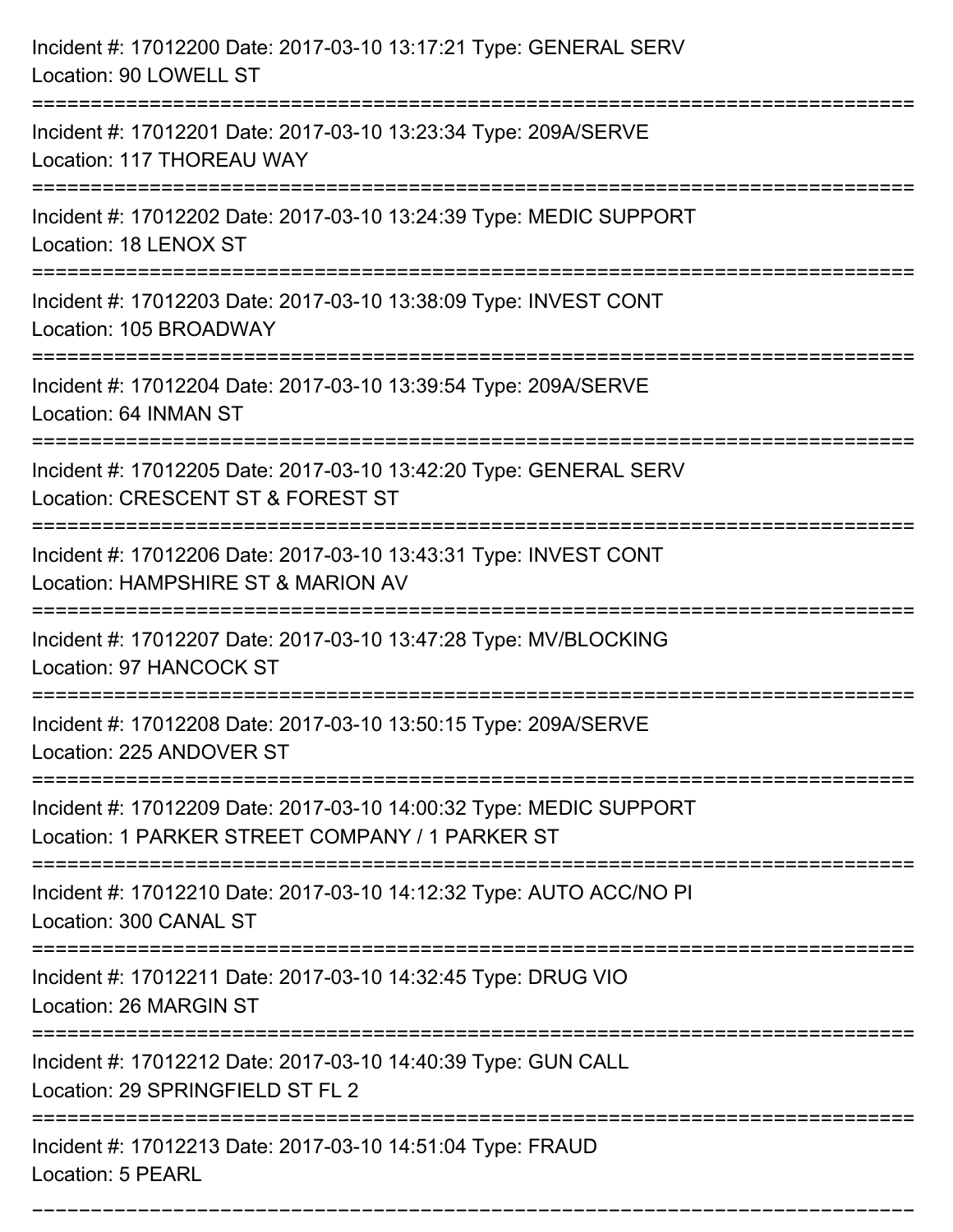| Incident #: 17012214 Date: 2017-03-10 15:12:56 Type: AUTO ACC/NO PI<br>Location: LOWELL ST & WARREN ST                           |
|----------------------------------------------------------------------------------------------------------------------------------|
| Incident #: 17012215 Date: 2017-03-10 15:17:09 Type: MISSING PERS<br>Location: 67 NEWTON ST                                      |
| Incident #: 17012216 Date: 2017-03-10 15:24:55 Type: MEDIC SUPPORT<br>Location: BURGER KING / 187 BROADWAY                       |
| Incident #: 17012217 Date: 2017-03-10 15:26:30 Type: FRAUD<br>Location: 117 OXFORD ST                                            |
| Incident #: 17012218 Date: 2017-03-10 15:34:22 Type: ALARM/BURG<br>Location: 40 CEDAR ST                                         |
| Incident #: 17012219 Date: 2017-03-10 15:48:44 Type: AUTO ACC/NO PI<br>Location: LAWRENCE ST & MAPLE ST                          |
| :=====================<br>Incident #: 17012220 Date: 2017-03-10 15:49:31 Type: ASSSIT OTHER PD<br>Location: 3 NEWTON ST          |
| Incident #: 17012221 Date: 2017-03-10 15:59:12 Type: LOST PROPERTY<br>Location: 90 LOWELL ST                                     |
| Incident #: 17012222 Date: 2017-03-10 16:16:09 Type: SUICIDE ATTEMPT<br>Location: 305 ERVING AV FL 2ND                           |
| Incident #: 17012223 Date: 2017-03-10 16:31:49 Type: KEEP PEACE<br>Location: DCF / 280 MERRIMACK ST FL 2NDFL                     |
| Incident #: 17012224 Date: 2017-03-10 16:42:55 Type: AUTO ACC/NO PI<br>Location: S UNION ST & WINTHROP AV                        |
| ===================================<br>Incident #: 17012226 Date: 2017-03-10 16:43:24 Type: EMERGENCY209A<br>Location: 83 JAMICA |
| Incident #: 17012225 Date: 2017-03-10 16:44:52 Type: MV/BLOCKING<br>Location: 69 HAVERHILL ST                                    |
| Incident #: 17012227 Date: 2017-03-10 17:08:16 Type: MISSING PERS<br>Location: 550 S UNION ST FL 3                               |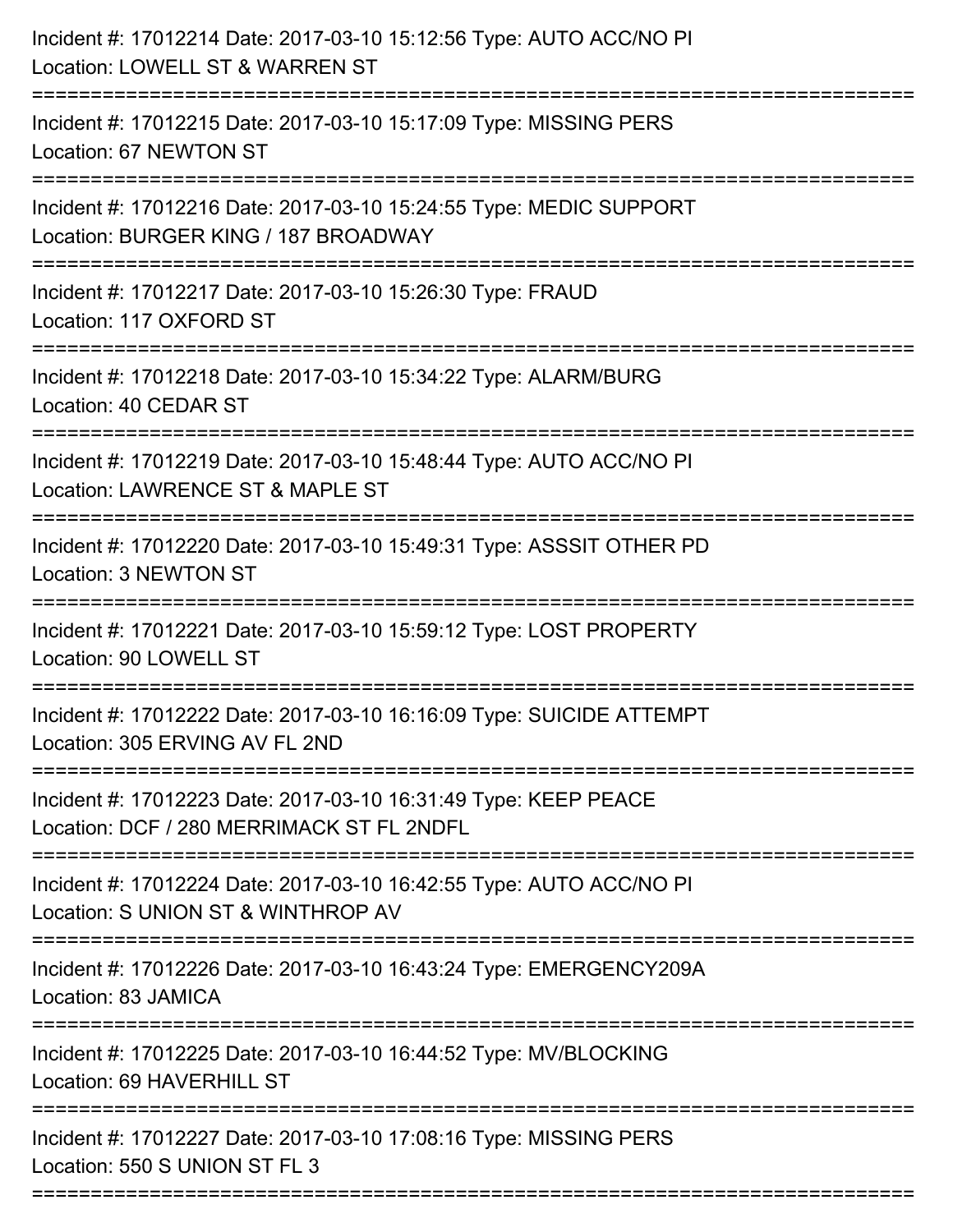Location: 75 BAILEY ST FL 1 =========================================================================== Incident #: 17012229 Date: 2017-03-10 17:30:06 Type: DOMESTIC/PROG Location: 27 ADAMS ST =========================================================================== Incident #: 17012230 Date: 2017-03-10 17:34:31 Type: DOMESTIC/PAST Location: 53 HOFFMAN AV =========================================================================== Incident #: 17012231 Date: 2017-03-10 17:39:19 Type: A&B D/W PAST Location: HOLY FAMILY HOSPITAL / 90 LOWELL ST =========================================================================== Incident #: 17012233 Date: 2017-03-10 17:45:37 Type: MAL DAMAGE Location: CROSS ST & MANCHESTER ST =========================================================================== Incident #: 17012232 Date: 2017-03-10 17:47:43 Type: VIO CITY ORD Location: HAMELS LIQUORS / 678 HAVERHILL ST =========================================================================== Incident #: 17012234 Date: 2017-03-10 18:12:50 Type: M/V STOP Location: CANAL ST & HAMPSHIRE ST =========================================================================== Incident #: 17012235 Date: 2017-03-10 18:38:31 Type: INVESTIGATION Location: 63D AMES ST =========================================================================== Incident #: 17012236 Date: 2017-03-10 18:46:23 Type: 911 HANG UP Location: 439 S UNION ST =========================================================================== Incident #: 17012237 Date: 2017-03-10 18:50:53 Type: VIO CITY ORD Location: 178 BAILEY ST =========================================================================== Incident #: 17012238 Date: 2017-03-10 18:51:54 Type: ALARM/BURG Location: FIREHOUSE / AMES ST =========================================================================== Incident #: 17012239 Date: 2017-03-10 18:54:34 Type: MV/BLOCKING Location: 17 FRONT ST =========================================================================== Incident #: 17012240 Date: 2017-03-10 18:56:13 Type: NOISE ORD Location: 48 SARATOGA ST #1 =========================================================================== Incident #: 17012241 Date: 2017-03-10 19:03:15 Type: AUTO ACC/NO PI Location: 96 GREENWOOD ST ===========================================================================

Incident #: 17012242 Date: 2017 03 10 19:55:28 Type: KEEP PEACE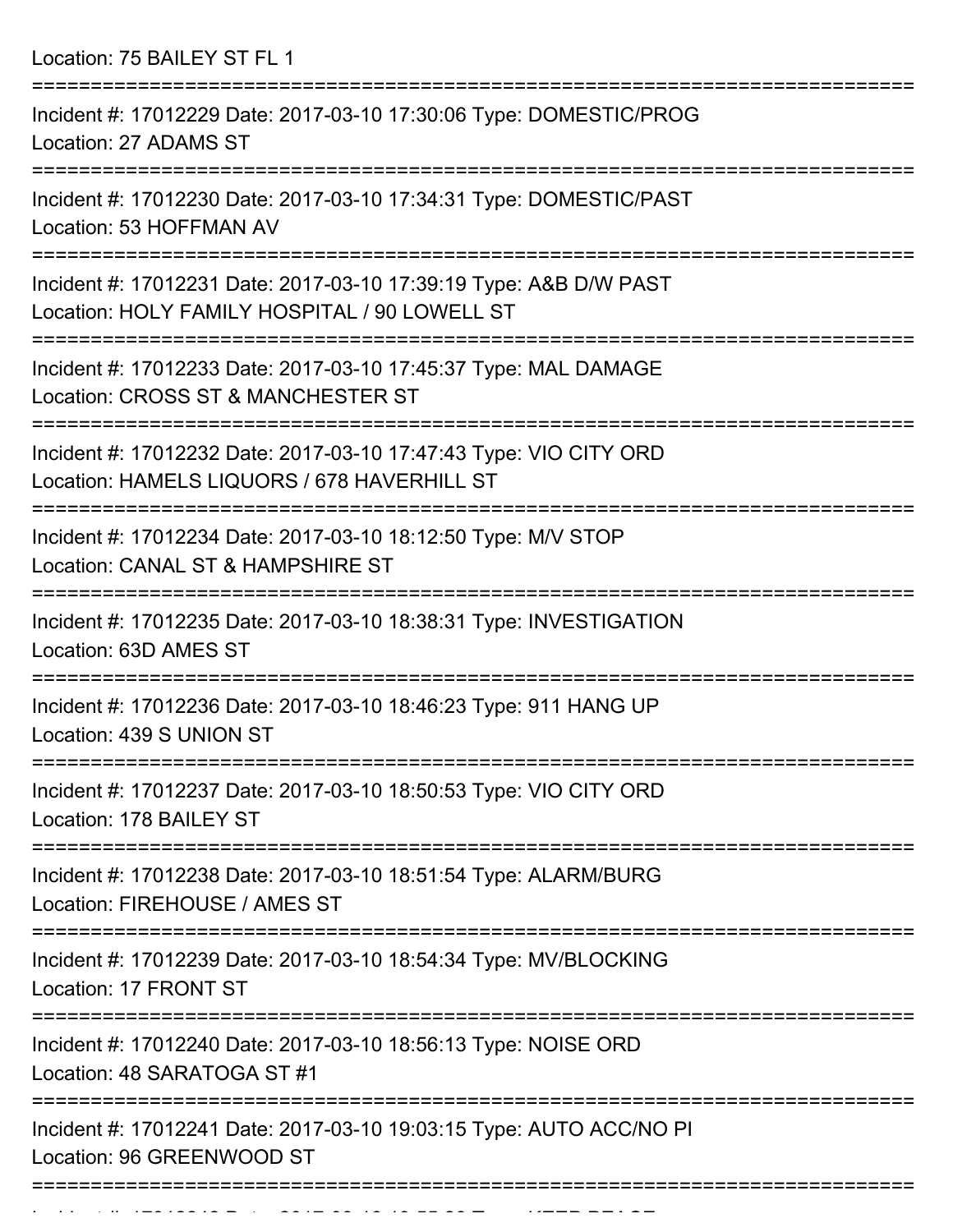Location: 294 HOWARD ST =========================================================================== Incident #: 17012243 Date: 2017-03-10 20:01:54 Type: M/V STOP Location: 32 LAWRENCE ST =========================================================================== Incident #: 17012244 Date: 2017-03-10 20:05:06 Type: DISTURBANCE Location: 134 WILLOW ST FL 3 =========================================================================== Incident #: 17012245 Date: 2017-03-10 20:23:00 Type: SUS PERS/MV Location: CORBETT RD & GILBERT ST =========================================================================== Incident #: 17012246 Date: 2017-03-10 20:40:01 Type: ASSSIT OTHER PD Location: PARK ST & TRENTON ST =========================================================================== Incident #: 17012247 Date: 2017-03-10 20:48:25 Type: AUTO ACC/UNK PI Location: BAILEY ST & PARKER ST =========================================================================== Incident #: 17012248 Date: 2017-03-10 20:49:24 Type: 209A/VIOLATION Location: 240 BAILEY ST =========================================================================== Incident #: 17012249 Date: 2017-03-10 21:26:16 Type: MV/BLOCKING Location: 198 WILLOW ST =========================================================================== Incident #: 17012250 Date: 2017-03-10 21:39:34 Type: TRESPASSING Location: BANK OF AMERICA / 262 ESSEX ST =========================================================================== Incident #: 17012251 Date: 2017-03-10 21:44:10 Type: M/V STOP Location: PENTUCKETT MEDICAL / 500 MERRIMACK ST =========================================================================== Incident #: 17012252 Date: 2017-03-10 21:48:16 Type: M/V STOP Location: ALDER ST & HAMPSHIRE ST =========================================================================== Incident #: 17012253 Date: 2017-03-10 22:09:35 Type: M/V STOP Location: CYPRESS ST & ESSEX ST =========================================================================== Incident #: 17012254 Date: 2017-03-10 22:16:54 Type: M/V STOP Location: BAILEY ST & PHILLIPS ST =========================================================================== Incident #: 17012255 Date: 2017-03-10 22:23:03 Type: NOISE ORD Location: 42 STORROW ST

===========================================================================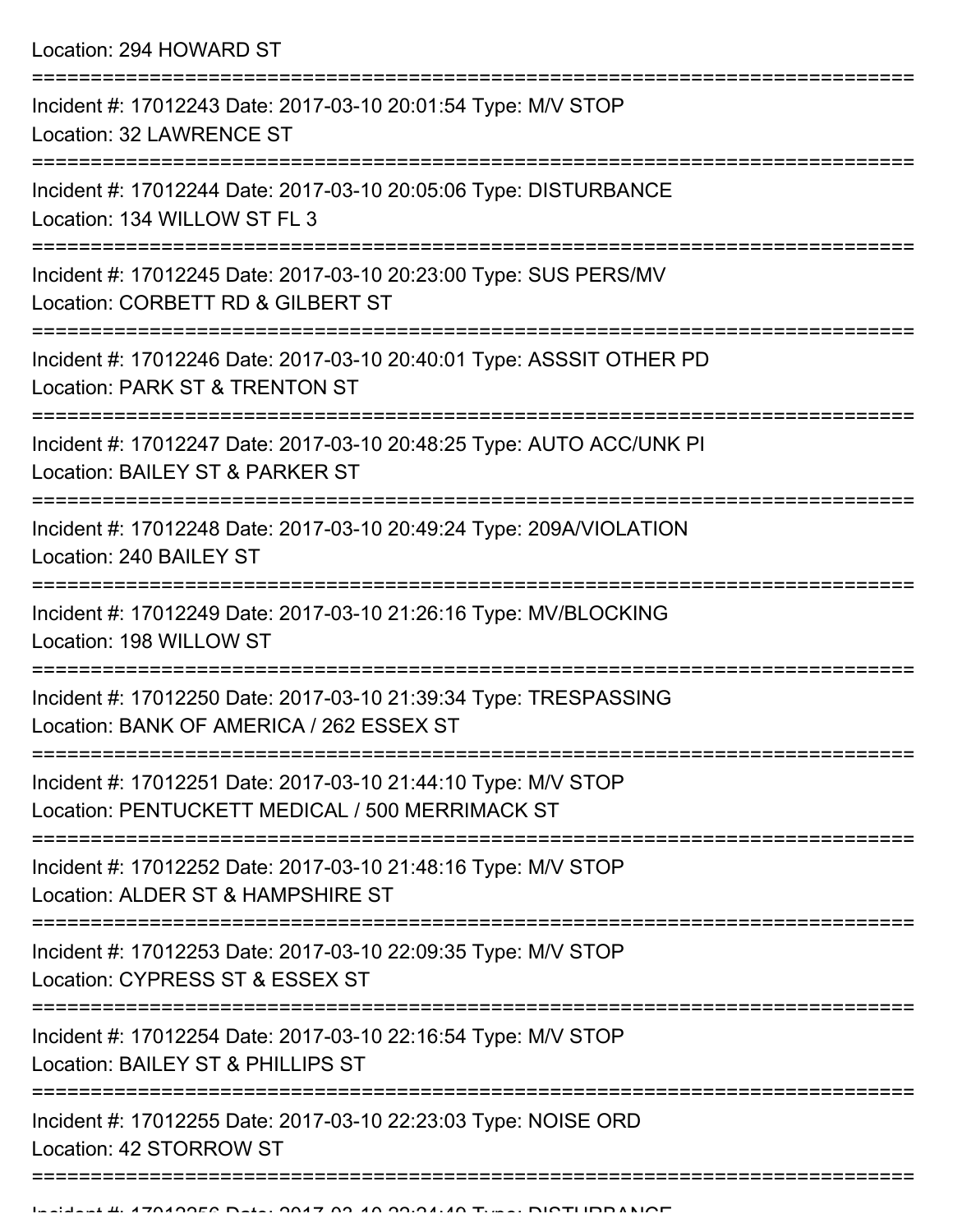Location: 22 CANTON ST #B

=========================================================================== Incident #: 17012257 Date: 2017-03-10 22:26:45 Type: SUS PERS/MV Location: 89 SPRINGFIELD ST =========================================================================== Incident #: 17012258 Date: 2017-03-10 22:27:22 Type: SUS PERS/MV Location: LOWELL ST & MILTON ST =========================================================================== Incident #: 17012259 Date: 2017-03-10 22:29:12 Type: ASSSIT OTHER PD Location: 270 HAVERHILL ST =========================================================================== Incident #: 17012260 Date: 2017-03-10 22:31:11 Type: M/V STOP Location: AMESBURY ST & LEBANON ST =========================================================================== Incident #: 17012261 Date: 2017-03-10 22:33:17 Type: DK (DRUNK) Location: MCDONALDS / 50 BROADWAY =========================================================================== Incident #: 17012262 Date: 2017-03-10 22:46:44 Type: DK (DRUNK) Location: HOLIDAY INN EXPRESS / 224 WINTHROP AV =========================================================================== Incident #: 17012263 Date: 2017-03-10 22:54:03 Type: TOW OF M/V Location: 2 MILL ST =========================================================================== Incident #: 17012264 Date: 2017-03-10 23:07:51 Type: M/V STOP Location: APPLETON ST & ESSEX ST =========================================================================== Incident #: 17012265 Date: 2017-03-10 23:09:59 Type: SUS PERS/MV Location: 40 WILLOW ST =========================================================================== Incident #: 17012266 Date: 2017-03-10 23:11:08 Type: NOISE ORD Location: 169 BAILEY ST =========================================================================== Incident #: 17012267 Date: 2017-03-10 23:19:36 Type: SUS PERS/MV Location: ARLINGTON ST & EXCHANGE ST =========================================================================== Incident #: 17012268 Date: 2017-03-10 23:25:42 Type: M/V STOP Location: BROADWAY & LOWELL ST =========================================================================== Incident #: 17012269 Date: 2017-03-10 23:26:15 Type: SUS PERS/MV Location: 302 LAWRENCE ST FL 2 =========================================================================== Incident #: 17012270 Date: 2017-03-10 23:30:24 Type: M/V STOP